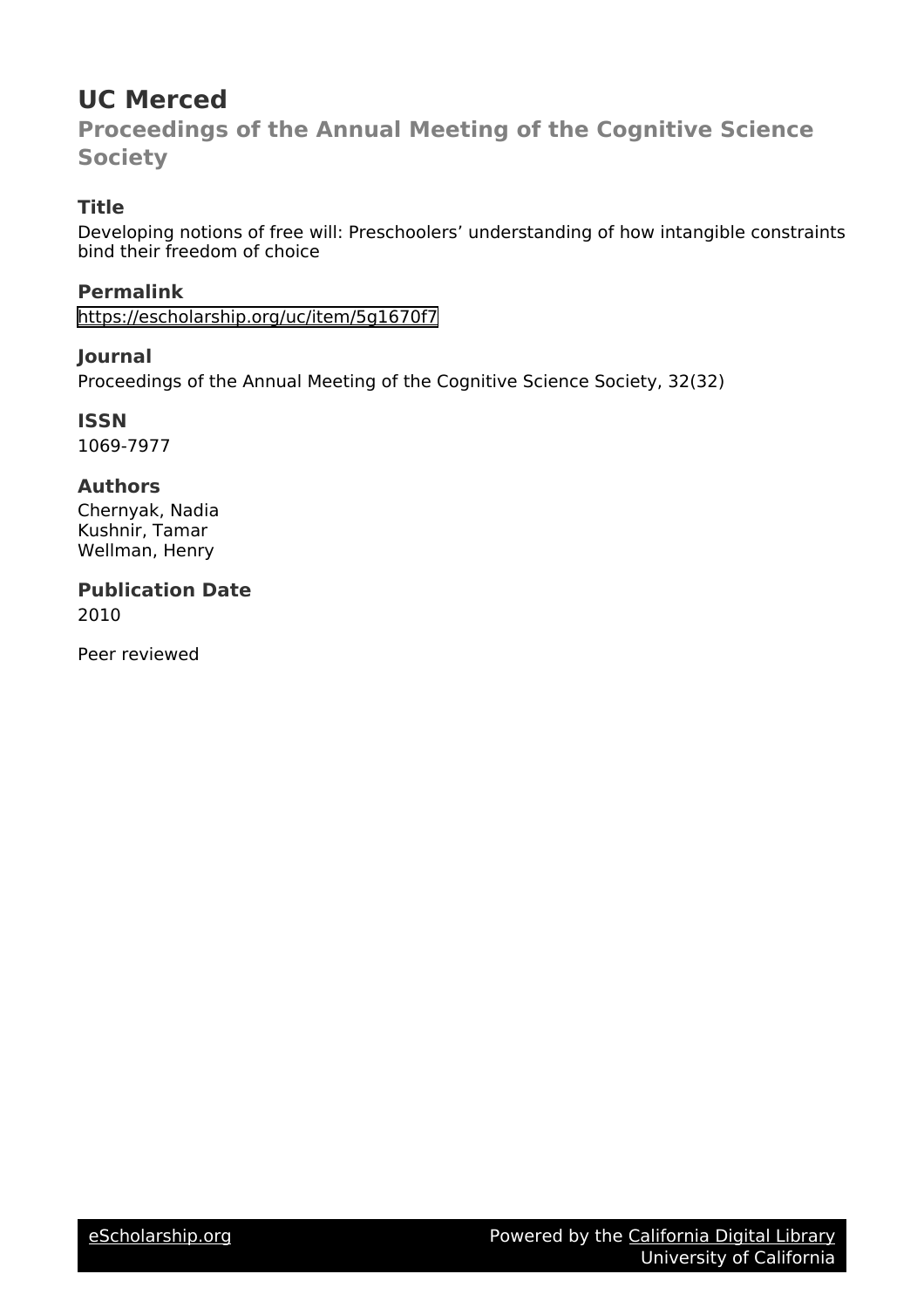# **Developing Notions of Free Will: Preschoolers' Understanding of How Intangible Constraints Bind Their Freedom of Choice**

**Nadia Chernyak (nc98@cornell.edu), Tamar Kushnir (tk397@cornell.edu)** 

Department of Human Development, Martha Van Rensselaer Hall Ithaca, NY 14853 USA

**Henry Wellman (hmw@umich.edu)** 

Department of Psychology, University of Michigan 530 Church Street Ann Arbor, MI 48109 USA

#### **Abstract**

Our folk psychology involves the ability to reason about free will. In a series of experiments, we looked at young children's ability to reason about their own freedom of choice, and contrast this with their ability to reason about situations that constrain it. We asked preschoolers (Range:  $4 \text{ y}$ ; 1 mo.  $-5 \text{ y}$ ; 7 mo.) whether they had the choice to *have done otherwise* when they did not have the necessary knowledge to do so (epistemic constraint), had the moral duty not to do so (moral constraint), preferred not to do so (preference constraint), were told not to do so (permissive constraint), or were told that everyone else did not do so (conformist constraint). Results suggest that while preschool children generally believe their actions are freely chosen, they also understand how psychological, social and moral considerations may constrain their actions. These results have implications for children's developing notions of free will and moral reasoning.

**Keywords:** preschoolers, freedom of choice, morality, epistemic states

#### **Introduction**

 Free will has long been studied in the field of philosophy, social psychology, and more recently, cognitive neuroscience (Baer, Kaufman, & Baumeister, 2008; Kane, 2002; Soon, Brass, Heinze, & Haynes, 2008; Wegner, 2003). Recent work has also begun to investigate how this important intuition develops and takes form in young children's reasoning (Kushnir, Wellman, & Chernyak, 2009; Nichols, 2004; Seiver, Kushnir, & Gopnik, 2009).

For example, Nichols (2004) found that six-year-old children ascribe the choice to *have done otherwise* to an agent, but not an inanimate object. Therefore, Nichols (2004) posits an *agent-causal view* of free will in which children believe that agents have indeterminate choice which is unbound by outside forces. This is contrasted with children's beliefs about physical causation, namely that, unlike agents, inanimate objects are *not* free to choose their own course of action and are wholly governed by outside forces.

However, the distinction between agents and inanimate objects is only part of our adult intuitions about freedom of choice. More central to our mature understanding – and to the important role that intuitive notions of free will play in our social and moral reasoning – is the ability to contrast situations in which agents are free to choose and situations in which agents are constrained in their choices. In other words, to adults, "free will can't really mean that at any moment a person's behavior is totally unpredictable (and therefore entirely unconstrained)" (p.4; Baer et al., 2008). Therefore, understanding free will implies understanding the complementary notion of *constraint*.

Kushnir et al. (2009) asked four- and five-year old children if they *could have done otherwise* in two situations. One in which they were free to draw a picture and one in which they were physically prevented from doing so (i.e., the experimenter held the child's hand so that it was stuck in one place). Children overwhelmingly responded that they had freedom of choice when they were physically unbounded, but responded that they did not have that freedom when they were physically constrained. Therefore, preschoolers may already know that their agency, and therefore their freedom of choice, is limited by the physical world.

However, the physical world is just one type of force that may constrain one's free will. One's freedom to choose may also be constrained, or at least limited, by non-physical phenomena, such as beliefs, knowledge states, desires, and social and moral obligations. Research on children's social cognition shows that preschoolers have a rather firm grasp of how constraints which come from the mind differ from those of the physical world (Inagaki & Hatano, 1999, Wellman, 1990). In the current investigation, we explore two related questions about such "intangible" constraints: First, do young children understand that these constraints bind their freedom of choice? Or alternatively, do they believe that their ability to *have done otherwise* is unbounded by psychological and social forces, and is subject only to the laws of the physical world? Second, can children distinguish between intangible constraints which fully determine behavior (and thus fully constrain free will) and those which only influence it (and thus do not fully constrain free will)?

Experiments 1 and 2 explored the first question by asking older and younger preschool children whether they believed they *had the choice to do otherwise* when they didn't have the necessary knowledge to do so. We chose this epistemic constraint – that seeing leads to knowing – because it is one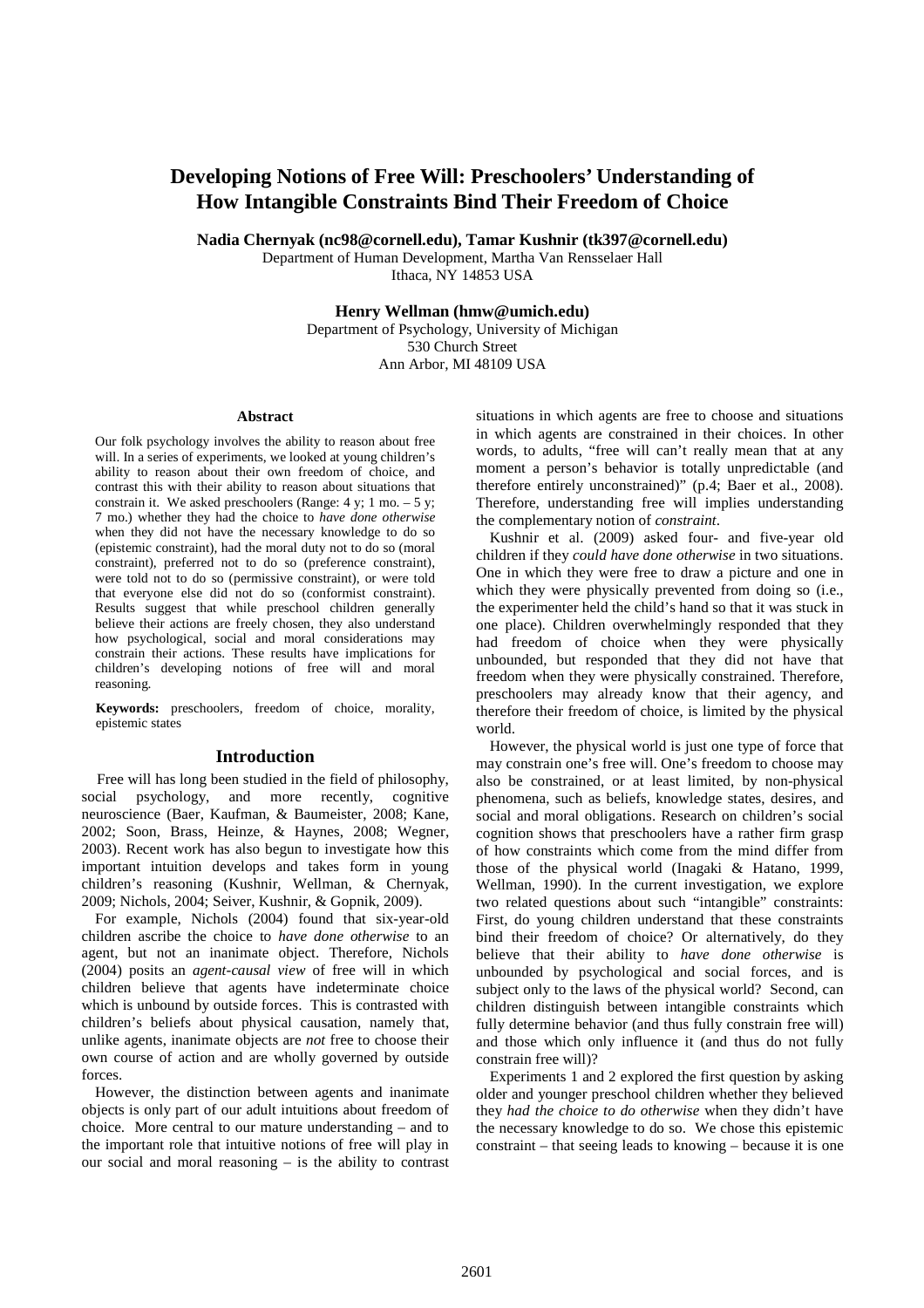with which children are quite familiar (Wellman, 1990). Critically, this constraint fully limits one's free will, much like a physical constraint. Thus, we predict that, if children understand intangible (non-physical) constraints, the results should replicate Kushnir et al.'s (2009) findings.

Experiment 3 explored the second question by asking preschoolers about their freedom to act against constraints which, by adult intuitions may influence behavior, but do not fully constrain one's free will. Therefore, we asked children whether they believed they *had the choice to do otherwise* when bound by moral considerations, personal preference, permission, and conformity.

### **Experiment 1**

 In Experiment 1, a group of older preschoolers (4.5- 5 year-olds) were asked to reproduce two shapes from a modeled drawing. Across two trials, we varied when each child had the ability to see (thus, to know about) a modeled shape. In the *Constrained Drawing* trial, the modeled shape was hidden from the child's view behind an occluder. In the *Free Drawing* trial, the modeled shape was visible. After drawing, children were asked if they *could have done otherwise* – that is, if they could have drawn the shape they didn't see (and therefore didn't draw) in the Constrained Drawing trial, or if they could have drawn the shape that they did see (but didn't draw) in the Free Drawing trial. We also asked them to explain their responses. If children understand the epistemic constraint binding their free will, then their responses and explanations should differ across the two trials.

### **Method**

**Participants** 22 four- and five-year-old children (Mean age  $= 4$  y; 11 mo.; SD = 6 mo.) were recruited from preschools in Ithaca, NY.

**Procedure** Children were interviewed individually in a separate room in the preschool by a female experimenter. Four colored placemats (randomly chosen and ordered from a set of red, orange, green, yellow, blue, and brown), were used to distinguish between the individual trials. The occluder was a black piece of construction paper.

The set-up is shown in Figure 1. The experimenter began by first showing children a drawing of a dot (Shape B) and asking the child to label it. This was followed by the Free and Constrained Drawing trials, order counterbalanced. Each of these trials consisted of an action (drawing a shape), an outcome (the shape) and two critical questions (Alternate Choice Judgment and explanation).



Figure 1: Set-up of Experiment 1.

*Action:* The experimenter drew Shape A, hidden by the occluder, saying "And now, I'm going to put the paper up like this and draw a different shape." Shape A was either a line or a circle (randomly chosen).

*Outcome:* The Experimenter then asked the child to draw the hidden shape ("Can you try to draw this?"). If the child refused to draw, the experimenter encouraged them to draw Shape B. Ten children drew Shape B, and 12 drew something on their own.<sup>1</sup> After the child finished drawing, the experimenter revealed the hidden shape ("Now I'm going to show you what I drew!")

*Questions:* The colored mat was then set aside and children were asked the *Alternate Choice Judgment*: "Last time, on the [blue] mat…could you have drawn the [line]?" The child was then asked to *explain* his/her response.

**Coding** Explanations were coded and classified into the following four categories: References to Epistemic Constraints ("because the paper was up and I couldn't see it"; "because this time the paper wasn't up"); Enactments ("by going like this"), Non-Explanations ("because there was a dot there"; "I don't know"), and References to Other Constraints ("because you told me to draw this one.").

#### **Results and Discussion**

Figure 2 shows that children's responses to the Alternate Choice Judgment were marginally different between conditions. In the Free Drawing trial 12/22 (54.5%) children indicated that they could have drawn the other shape. In contrast, only 8/22 (36%) of the children said they could have drawn the hidden shape in the Constrained Drawing trial (McNemar's  $p = .07$ , one-tailed).

 $\overline{a}$ 

<sup>&</sup>lt;sup>1</sup> Analyses revealed no differences between these two groups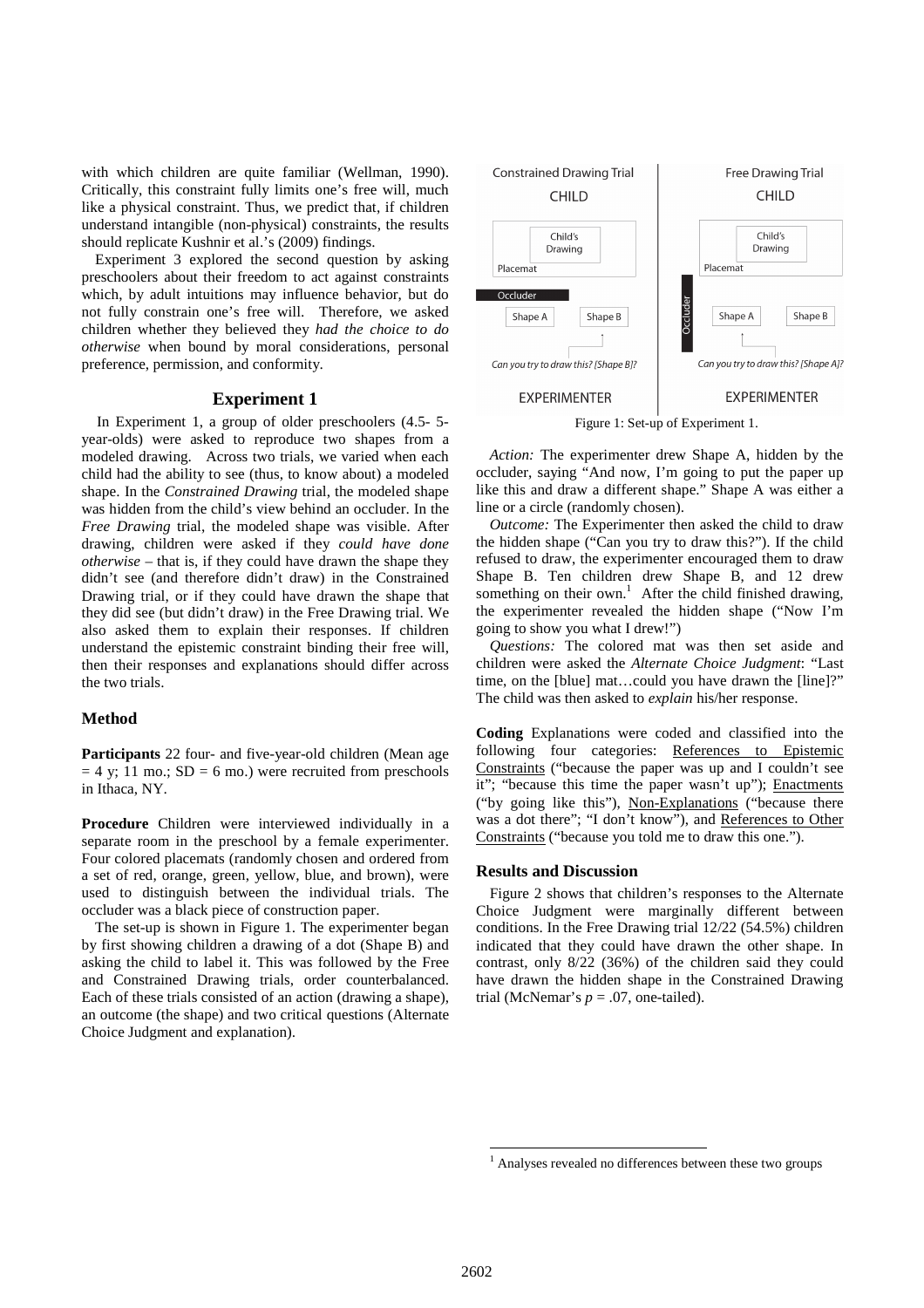

drawn something else" in Experiment 1.

Figure 3 shows the same pattern in children's explanations. The majority of explanations (54.5%; 12/22) in the Constrained Drawing trial appeal to the epistemic constraint imposed in the task. Epistemic explanations were provided more often than non-explanations,  $\chi^2(1, N = 15) =$ 5.40,  $p < .05$ , enactments,  $\chi^2(1, \hat{N} = 16) = 4.00, p < .05$ , and other constraints,  $\chi^2$  (1, N = 15) = 5.40, *p* < .05. In contrast, in the Free Drawing trial children mostly provided enactments and non-explanations. In the Free Drawing trial, enactments were provided most often, significantly more often than references to epistemic constraints,  $\chi^2$  (1, N = 11)  $= 4.46$ ,  $p < .05$  and the proportion of enactments was not significantly different from the proportion of nonexplanations and references to other constraints (all *p*s nonsignificant).

Like children's judgments, children's explanations differed significantly between trials. Children were significantly more likely to provide epistemic explanations in the Constrained Drawing trial than in the Free Drawing trial (McNemar's  $p = .001$ , one-tailed). Similarly, a greater proportion of children in the Free Drawing trial explained their response by enactment (demonstrating the alternate action) (McNemar's  $p < .05$ , one-tailed). The proportion of non-explanations and references to other constraints did not differ significantly between trials.<br>60%  $\Gamma$  \*\*



Figure 3: Proportion of Explanation Types within Each Trial in Experiment 1

# **Experiment 2**

 In Experiment 1, older preschoolers' judgments and explanations revealed some ability to reason about epistemic constraints on free will. In Experiment 2, we replicated the task with a sample of younger preschoolers, and also made a few critical modifications to the procedure. First, we included a warm-up to prime children to think about knowledge states. Second, we eliminated the ambiguity in the Constrained Drawing trial of what the child was supposed to draw by doing away with Shape A (see Figure 4). Thus, the experimenter had only one drawing in front of her (hidden or visible, depending on the condition). Note also that, in this modified procedure, children were free to draw whatever they wanted to in both trials except, of course, the picture they could not see.



Figure 4: Set-up of Experiment 2

### **Method**

**Participants** 26 four-year-old children (M=4 y; 6 mo; SD=4.8 mo) were recruited from preschools in Ithaca, NY, Cortland, NY, and New York, NY. The ages of these children was significantly lower than of those in Experiment 1,  $t(46) = 3.58$ ,  $p < .01$ . All preschools were roughly matched for socioeconomic status and demographic population.

**Procedure** *Knowledge Access Warm-Up:* In order to prime children to think about knowledge states, we began with a knowledge access task (Wellman & Liu, 2004). In this procedure, children were shown a drawer with hidden contents, asked to guess the contents of the drawer, and then prompted to open the drawer, revealing a toy dog. The drawer was then closed and a doll ignorant to the contents of the drawer was introduced ("Now Polly has never ever seen inside this drawer. Here comes Polly!"). Children were then asked two questions pertaining to the doll's knowledge state: "Does Polly *know* what's in the drawer?" and "Has Polly *seen* inside the drawer?" 85% (22/26) of the children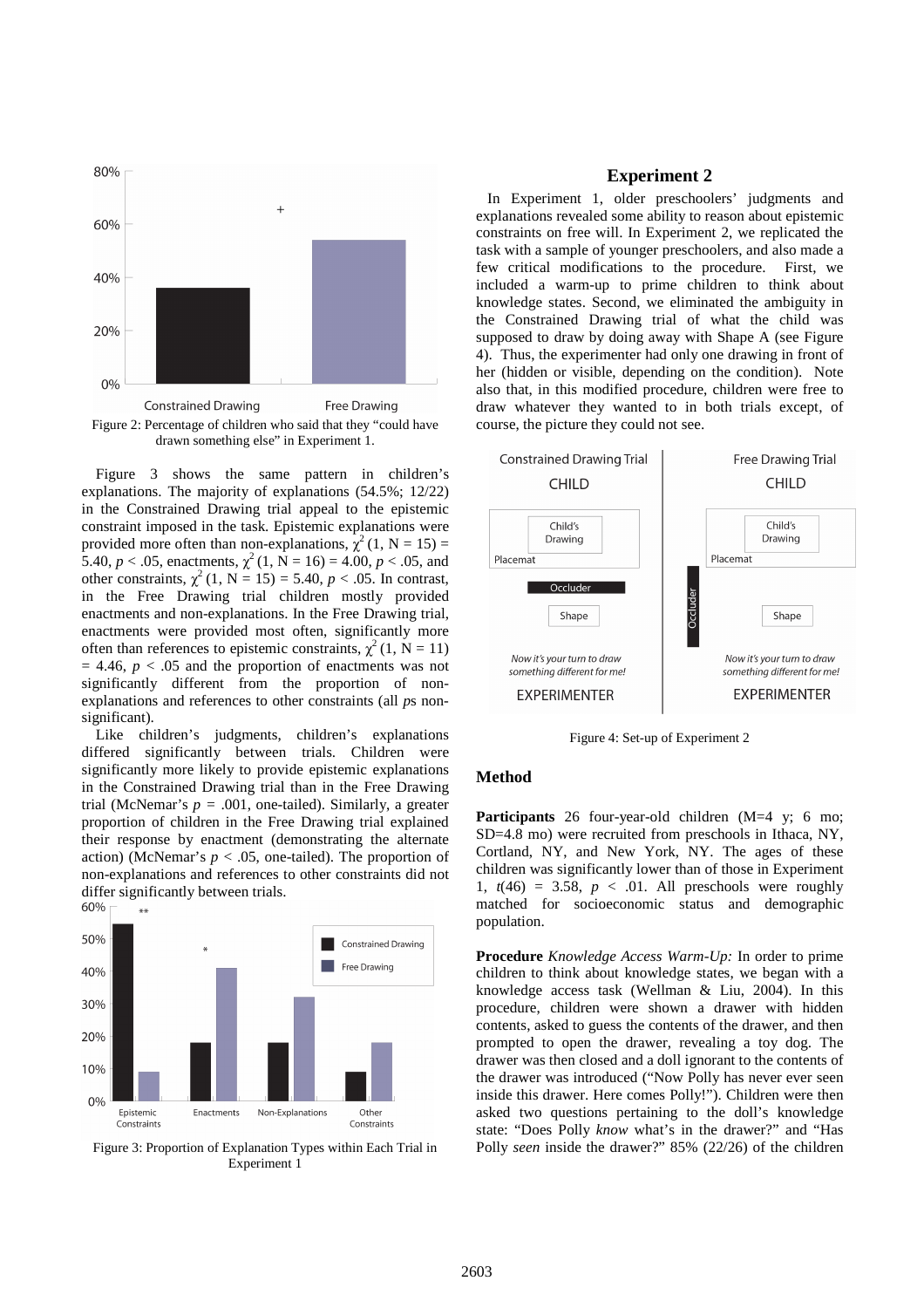answered both questions correctly. Corrective feedback was not provided.

The experiment then continued with the same two trials (Free Drawing and Constrained Drawing) as in experiment 1. As shown in Figure 4, the set-up was simplified to include only one drawing in front of the experimenter (either hidden or visible) and a blank sheet of paper in front of the child. The experimenter first drew her shape, then she asked the child "can you see it?" She then prompted the child to draw by saying, "Now it's your turn to draw something different for me!" After both drawings, the experimenter revealed her shape (if hidden) and asked the Alternate Choice Judgment and explanation questions. Coding was the same as in Experiment 1.

#### **Results and Discussion**

The results replicate the findings of Experiment 1 with younger preschoolers. Figure 5 shows that children's responses to the Alternate Choice Judgment were significantly different across conditions. In the Free Drawing trial, 17/26 (65%) of children answered that they could have drawn the other shape, whereas only 9/26 (35%) did so in the Constrained Drawing trial (McNemar's  $p < .05$ , one-tailed).



Figure 5: Percentage of children who responded they "could have drawn something else" in Experiment 2

Though younger children provided fewer explanations overall, of the 54% (14/26) of children who provided explanations, 36% (5/14) referred to epistemic constraints in the Constrained Drawing trial, whereas no child referred to epistemic constraints in the Free Drawing trial (McNemar's  $p < .05$ , one-tailed). This difference is consistent with the pattern of explanations provided by the older preschoolers in Experiment 1. The difference between the proportion of non-explanations, enactments, and references to other constraints in the Free and Constrained drawing trials were not significant.

# **Experiment 3**

Experiments 1 and 2 revealed that 4- and 5-year-olds can reason about their own free will and epistemic constraints on their free will. These results provide initial evidence that young children may already understand that their freedom to act can be restricted by non-physical, intangible constraints.

Experiment 3 focused on other intangible constraints which influence, rather than fully limit, free will – moral considerations, personal preferences, permission, and conformity. Research has shown that even three-year-olds are sensitive to moral rules (e.g., Smetana, 1981) and the subjective nature of preferences (Wellman, 1990, Wellman & Woolley, 1990; Repacholi & Gopnik, 1997). Young children are further able to reason about how rules of permission (Kalish & Shiverick, 1995); and conformist considerations (Kalish, 1998; Racoczy, Warneken, & Tomasello, 2008) may determine one's actions. Do children also believe that these factors constrain their freedom of choice? If so, do they consider these four influences to be equally constraining, or do they distinguish among them?

**Participants** Participants were 15 four- and five-year olds (Mean age = 4 y; 7 mo.;  $SD = 4.5$  mo) recruited from preschools in Ithaca, NY, Cortland, NY, and New York, NY. Preschools were roughly matched for socioeconomic status and demographic population.

**Procedure** All children completed four trials (randomly ordered): Moral Trial, Preference Trial, Permissive Trial, and Conformist Trial. In each trial, children began by being shown two shapes (randomly chosen from a set of 8: a dot, a line, a circle, a square, a triangle, a squiggly line, an X, and a U). Each child was then given a white piece of paper on a colored mat and introduced to one of four puppets (a dog, a cat, a pig, or an elephant; randomly chosen).

In the *Moral Trial*, children were asked to act in accordance with a moral obligation: "This is [Doggie]. [Doggie] *hates* [triangles]. [Triangles] remind him of something *really* sad, and sometimes, when he sees them, he even cries! Can you draw the [circle (i.e, other shape)]? In the *Preference Trial*, children were told: "This is [Piggy]. [Piggy] really likes to watch people draw! She wants you to draw whichever one of these shapes you like the best. Can you draw the one you like the best?" Children were then prompted to draw one of the two shapes they had just seen. In the *Permissive Trial*, the experimenter asked the child to act in accordance with a non-moral rule: "This is [Kitty]. [Kitty] says the rule is you *have* to draw a [squiggly]. She says that's the rule and you have to do it. Can you draw a [squiggly]?" Finally, in the *Conformist Trial*, children were asked to do as everyone else has done: "This is [Ellie]. [Ellie] just played with lots of boys and girls and all of them drew a [line]. She says *every* one of them drew a [line]. Can you draw a [line]?"

After each trial, the colored placemat was set aside, and children were asked the Alternate Choice Judgment and explanation questions (as in Experiments 1 and 2).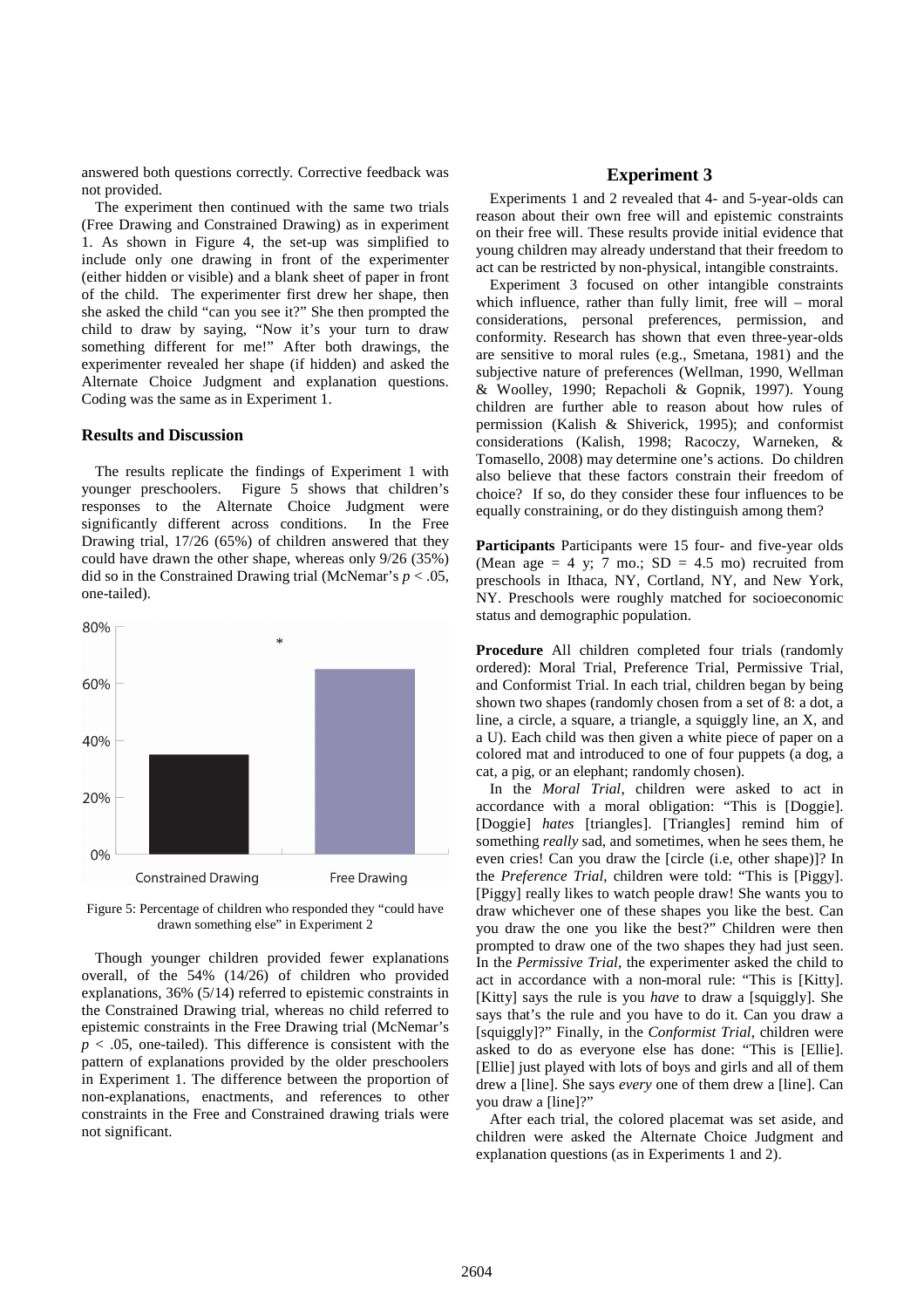#### **Coding**

Explanations were coded into the following six categories: references to Moral Constraints ("because it would make Doggie sad"), Preferences ("because I wanted to draw the square"), Permissive Constraints ("because Doggie said to draw the line"), Conformist Constraints ("because all of my friends did it"), Enactments ("by going like this"), and Non-Explanations ("because there was a dot there"; "I don't know").

### **Results and Discussion**

The results show that, to a large extent, 4- and 5-year-old children believe their free will is constrained by all four contexts. Overall, 77% (46/60) responses to the Alternate Choice Judgment question were "no's" and 67% (40/60) of the explanations refer to one of the coded constraints. However, there were also important differences between the four constraints in both judgments and explanations.

Figure 6 shows that a significant majority of children (87%; 13/15) indicated that they did not have the choice to act immorally (Binomial  $p < .05$ ) or against conformity (87%; Binomial  $p \, < \, .05$ ). A non-significant majority indicated that they could not act against permission (60%; 9/15), or their own preference (73%; 11/15).



Figure 6: Percentage of children who answered they "could *not* draw something else" in Experiment 3

Figure 7 shows the proportion of each type of explanation that children gave in each trial. In the Moral Constraint trial, the majority (87%; 13/15), of children appealed to moral considerations in their explanations. Also, moral constraints were most often referenced in the moral trial than each of the other three trials (all McNemar's  $p$ 's < .01, one-tailed).<sup>2</sup> In the Preference Constraints trial, approximately half (53%; 8/15) of children referred to preference considerations in

their explanations. Preference constraints were references more often in this trial than each of the other three (all McNemar's  $p$ 's < .05, one-tailed). In the permissive trial, only 33% (5/15) children referenced constraints of permission, and in the conformist trial, only 13% (2/15) referenced conformist constraints in their explanations. Moreover, the number of permissive and conformist explanations was low overall and did not significantly vary between trials. Enactments and non-explanations also did not significantly vary between trials.



Figure 7: Proportion of Explanation Types within Each Trial in Experiment 3

The results suggest that children responded quite differently to each type of constraint. These differences are further illuminated by analyzing the relationship between children's judgments and their explanations. Only moral constraints were overwhelmingly judged and explained consistently and appropriately  $-80\%$  (12/15) of the children responded that they could not draw the other shape ("no" judgment) because it would make the puppet cry (Moral Constraint explanation). By the same analysis, preference constraints were also somewhat consistently evaluated – 47% (7/15) of the children said that they could not draw the other shape because they didn't like it as much. On the other hand, children's overwhelming "no" judgments in the Conformist trial were almost never followed by conformist constraint explanations – only 13%  $(2/15)$  of the children said they could not draw the other shape because no one else did. Also, only 20% (3/15) of the children said they could not draw it because those were the rules. Further research is needed to understand the reasons for these differences.

The most critical finding, then, is that children overwhelmingly said that they were not free to act to harm another person. One potential interpretation might be that

 2 Of those that referred to Moral Constraints in the other (nonmoral) trials, all children experienced the Moral Trial before the trial in which they referenced the moral constraint, suggesting the presence of an order effect.